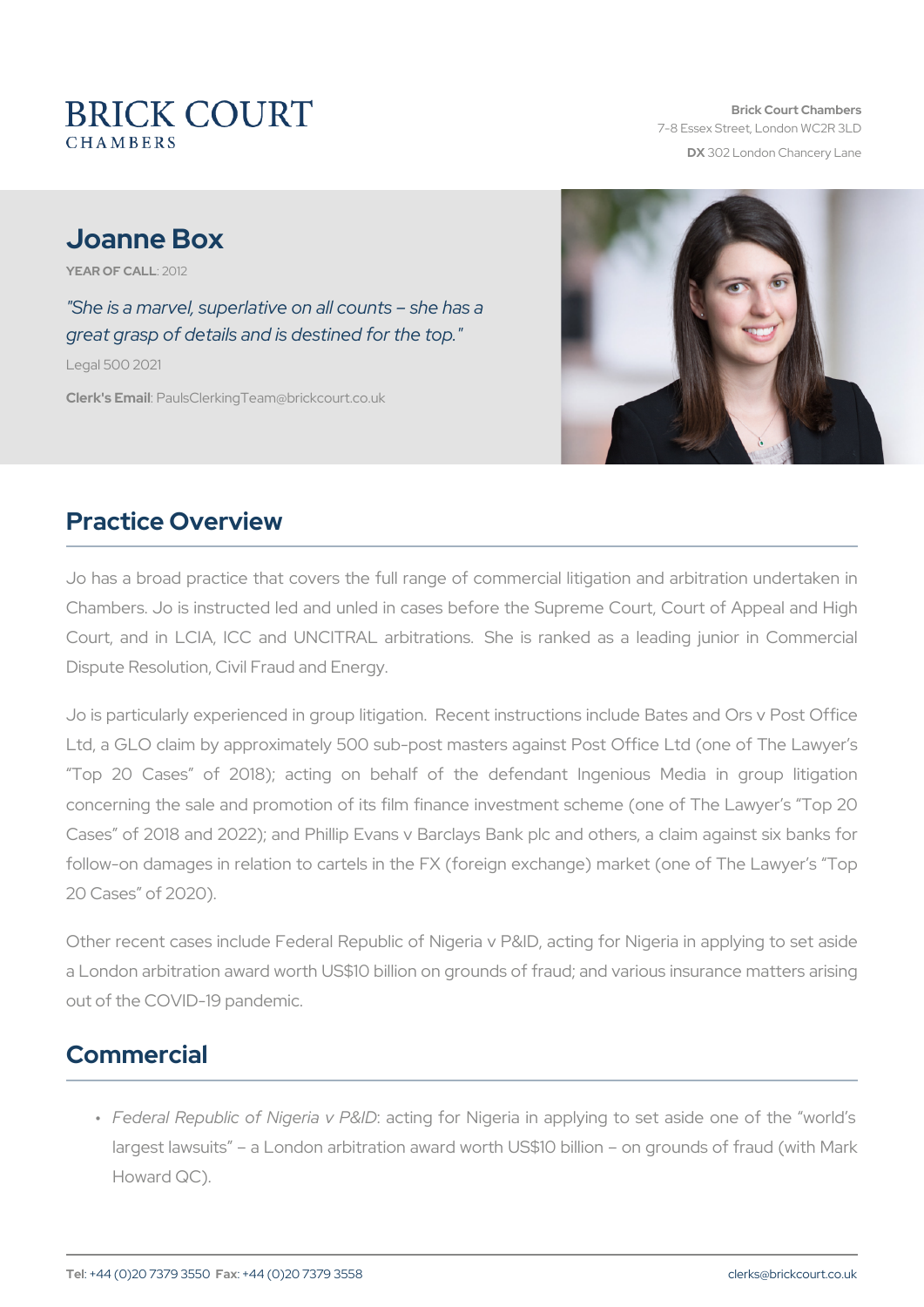- " Bates and Ors v Posta Otfifrige fount dPost Office Ltd in group litigation approximately 500 sub-post masters and sub-post mistresses for b that their contracts were wrongly terminated) and harassment, and Helen Davies QC). One of The Lawyer s Top 20 Cases of 2018.
- " Rowe v Ingeniau sctMmegdiaor the Ingenious Media defendants in r Division group litigation arising out of the highly publicised film Tim Lord QC and Simon Birt QC). One of The Lawyer s Top 20 Ca
- " Phillip Evans v Barclays B,anak cplacimanadgaoinhsterssix banks for follo relation to cartels in the FX (foreign exchange) market (with Wakefield QC). One of The Lawyer s Top 20 Cases of 2020.
- " Huntsman International LLC v S:WalStiDigstfroibulHiwomtsLmtdin Internatio claim for injunctive relief and damages arising out of a distribut QC).
- " Covalis Capital v Banco:BaT Gclaim tuital parformance fees and acc relation to investment asset management services (with Anneliese
- " Northern and Western Insurance Companya btalima BoSrGa Wobiltemteigleig deceit arising out of the fraudulent collapse of NWIC (with Simon
- " <code>TOTSA Total Oil Trading SA</code> v <code>Zenrock Commoditie</code>:s aTcrtaindign for NTacting  $\overline{\phantom{a}}$ in two Commercial Court claims arising out of fraudulent claims Lord QC).
- " SICL v JP Morgan andaAhwi**gh Bank** te claim relating to discharge of ownership of trust assets following the collapse of the Saad Grou Midwinter QC).
- " RentSmart Ltd v The CarphoneaoWibnroe, hibourseth betd Carphone Wareho million claim for breach of contract (with Fionn Pilbrow QC).
- " Gerald Metals a \$9m0ismillion claim for alleged breaches of contrad relation to an iron ore mine in Sierra Leone and oil assets in Sene
- " Signia Wealth [v20D1a8y] riEaW HC 1040 (Ch): high-profile investment m dispute regarding exit provisions and share value which settled appeal (with Thomas Plewman QC and Sarah Ford QC).
- Petrosaudi Oil Services (Venezuela) Ltd v Novo Banco SA and PDVSA [2017] EWCA Civ 9: acting " for Petrosaudi in an expedited Commercial Court trial and subseq relation to a dispute concerning demands for \$129 million under Gaisman QC and Michael Bools QC).
- " Associated British Ports v **T20d7** Bt E e MHOK 6 24d (Ch) dispute c validity of an arbitration agreement in a 25 year licence for u Harbour.
- " A US\$300+ million UNCITRAL arbitration against a major national drilling services contract (with Michael Bools QC).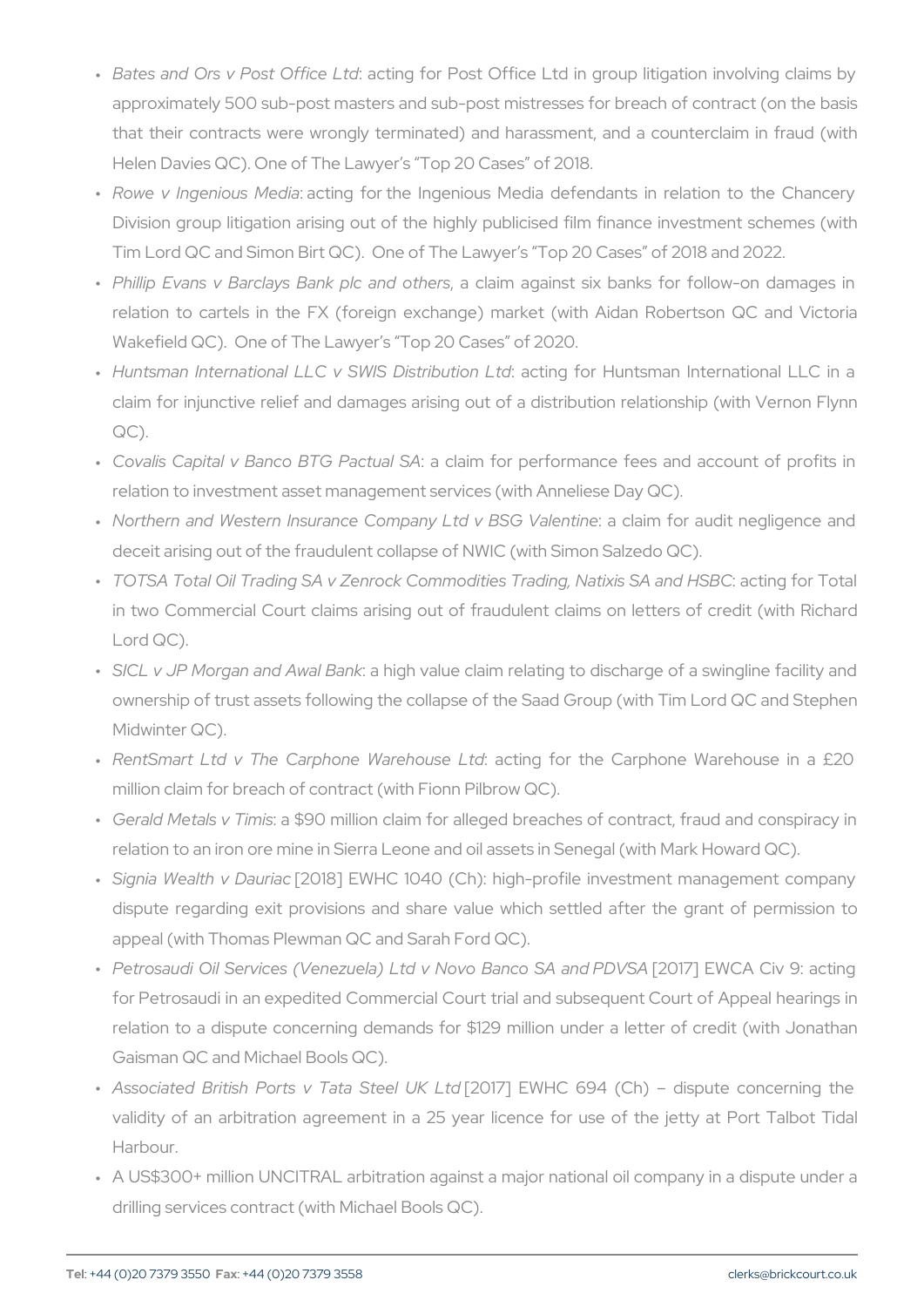- " A US\$50+ million ICC arbitration under a drilling services agreeme
- " Cattles Limited v PriceWaterh $\tt (C\Delta U)$ cosme Coloegris  $C\Delta U$ Prt): acting for the d £1.6 billion claim for auditor negligence (with Mark Hapgood QC of The Lawyer's Top 20 Cases of 2015.
- " Bonhams v Laws(cOnor&m@rsial Court): dispute over the auction an rare £10 million racing Ferrari car, one of the world's most  $\epsilon$ Bools QC).
- " Winkler v Shamo(cOnha&nc@rys Division): application for a freezing Jowell QC).
- " Malhotra v M[28| Ch1o41] pa EWHC 113 (Comm): an action on a cross-und reflective loss (with Roger Masefield QC).
- " An LCIA arbitration concerning credit insurance (with Tom Adam Q
- " An LCIA arbitration relating to floating rate notes allegedly held a
- " An ICC arbitration concerning liability under an IT contract, raising (with Hilary Heilbron QC and David Scannell).
- " An ad hoc shipping arbitration under the AA 1996 concerning arrest of a vessel (with Richard Lord QC).
- " Lehman Brothers Holdings Inc v KQuobmoterre tonicels tO moneum t)s, an action fo injunction and relief pursuant to a loan facility (with Fionn Pilbrov

# Civil fraud

- " Federal Republic of Nigetiagv fo<sup>pro</sup>& INDigeria in applying to set asid largest lawsuits a London arbitration award worth US\$10 billion Howard QC).
- " Bates and Ors v Posta Otfifrige fount dPost Office Ltd in group litigation approximately 500 sub-post masters and sub-post mistresses for b that their contracts were wrongly terminated) and harassment, and Helen Davies QC). One of The Lawyer s Top 20 Cases of 2018.
- " Rowe v Ingeniau sct Whegdiaor the Ingenious Media defendants in r Division group litigation arising out of the highly publicised film Tim Lord QC and Simon Birt QC). One of The Lawyer s Top 20 Ca
- " Northern and Western Insurance Companya btalima BoSrGa Wobiltemteigleig deceit arising out of the fraudulent collapse of NWIC (with Simon
- " <code>TOTSA Total Oil Trading SA v Zenrock Commoditie:s aTcrtaindign fggr NTacting for Tradit state sate for Tradit for Tradit state section scate scate scate scate scate scate scate scate scate scate scate scate scate scate </code> in two Commercial Court claims arising out of fraudulent claims Lord QC).
- " Gerald Metals a \$9m0 ismillion claim for alleged breaches of contrad relation to an iron ore mine in Sierra Leone and oil assets in Sene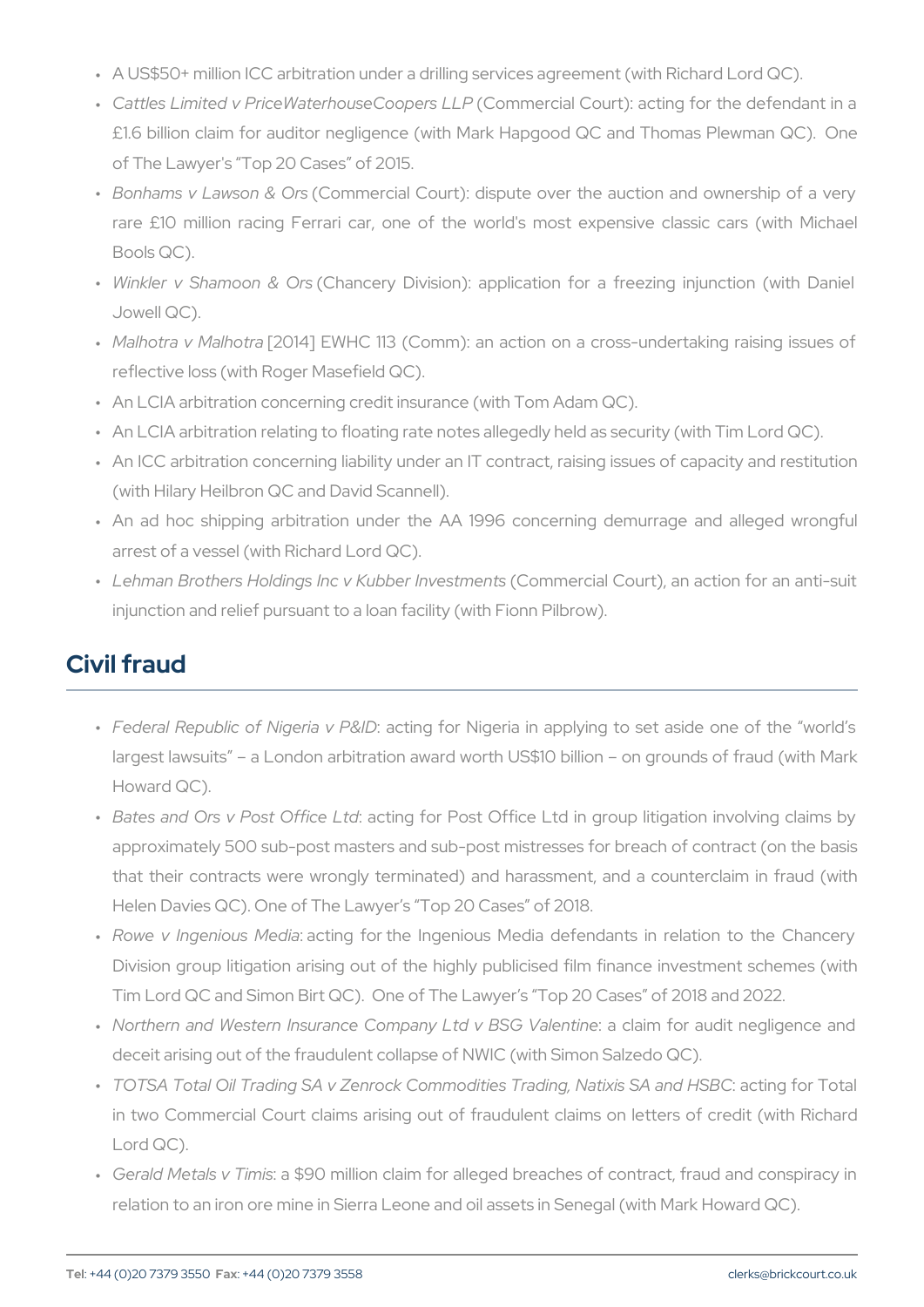- Petrosaudi Oil Services (Venezuela) Ltd v Novo Banco SA and PDVSA [2017] EWCA Civ 9: acting " for Petrosaudi in an expedited Commercial Court trial and subseq relation to a dispute concerning allegedly fraudulent demands credit (with Jonathan Gaisman QC and Michael Bools QC).
- " SAAD Investments Company Limited v JP Morgan International acting for Awal Bank in a dispute relating to liabilities under a and ownership of trust assets worth approximately \$200 million Midwinter QC). This case arose from the collapse of the Saad Group

#### Energy and natural resources

- " Federal Republic of Nigetingvf Pr& Nogeria in applying to set aside o largest lawsuits a London arbitration award worth US\$10 billion agreement on grounds of fraud (with Mark Howard QC).
- " <code>TOTSA Total Oil Trading SA</code> v <code>Zenrock Commodities</code> aTcrtain big in  $\overline{\text{Radi}}$  and  $\overline{\text{Indi}}$ in two Commercial Court claims arising out of fraudulent claims or Lord QC).
- " Gerald Metals a \$9m0 is million claim for alleged breaches of contract relation to an iron ore mine in Sierra Leone and oil assets in Sene
- " Petrosaudi Oil Services (Venezuela) Ltd v N[**2007E**] aEnWoC & AC iavn **O**:PaDcV[ for Petrosaudi in an expedited Commercial Court trial and subsequent Constant Court of Appeal and Appeal and relation to a dispute concerning demands for \$129 million under a Gaisman QC and Michael Bools QC).
- " Associated British Ports v T[2017] 78 De North UCK 61.914 (Ch) dispute concer validity of an arbitration agreement in a 25 year licence for use of Harbour.
- " An LCIA arbitration in relation to blockages in the Forties oil pipe
- " A US\$300+ million UNCITRAL arbitration against a major national drilling services contract (with Michael Bools QC).
- " A US\$50+ million ICC arbitration under a drilling services agreeme

### Chancery: commercial

- " Covalis Capital v Banco :Bat Gallamot fuoarl pSeArformance fees and accoun relation to investment asset management services (with Anneliese
- " Rowe v Ingeniou**a** cMinedyiator the Ingenious Media defendants in relat Division group litigation arising out of the highly publicised film f Tim Lord QC and Simon Birt QC). One of The Lawyer s Top 20 Ca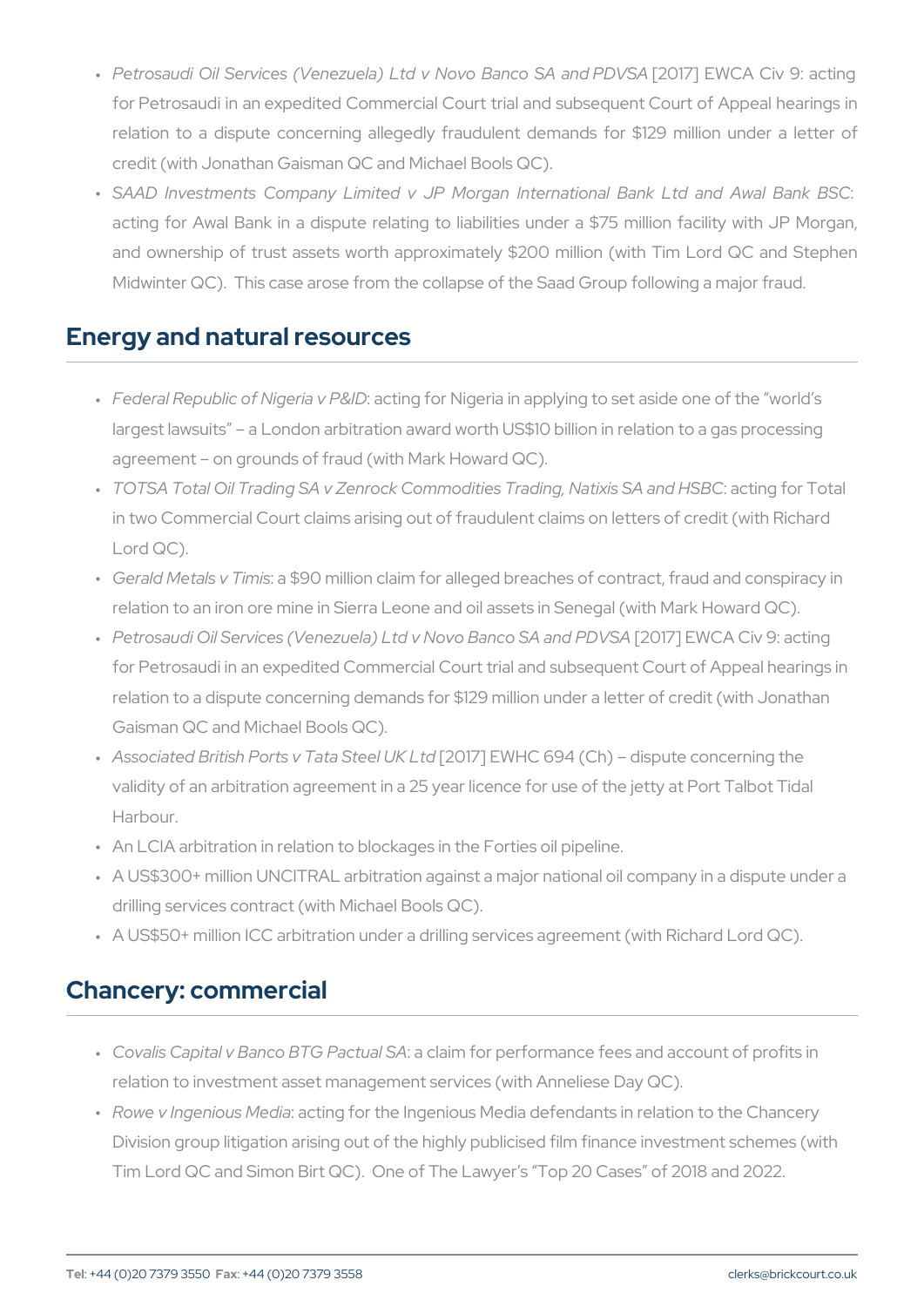- " SICL v JP Morgan andaAhwi**gh Bank e** claim relating to discharge of a ownership of trust assets following the collapse of the Saad Group Midwinter QC).
- " Signia Wealth [v2 **D a**& ]rib W H C 1040 (Ch): high-profile investment man dispute regarding exit provisions and share value which settled af appeal (with Thomas Plewman QC and Sarah Ford QC).

#### Insurance and reinsurance

Jo has advised and acted in a range of insurance and reinsurance di hoc arbitration regarding ATE insurance (with Stephen Midwinter concerning credit insurance (with Tom Adam QC); and various dis pandemic.

## Qualifications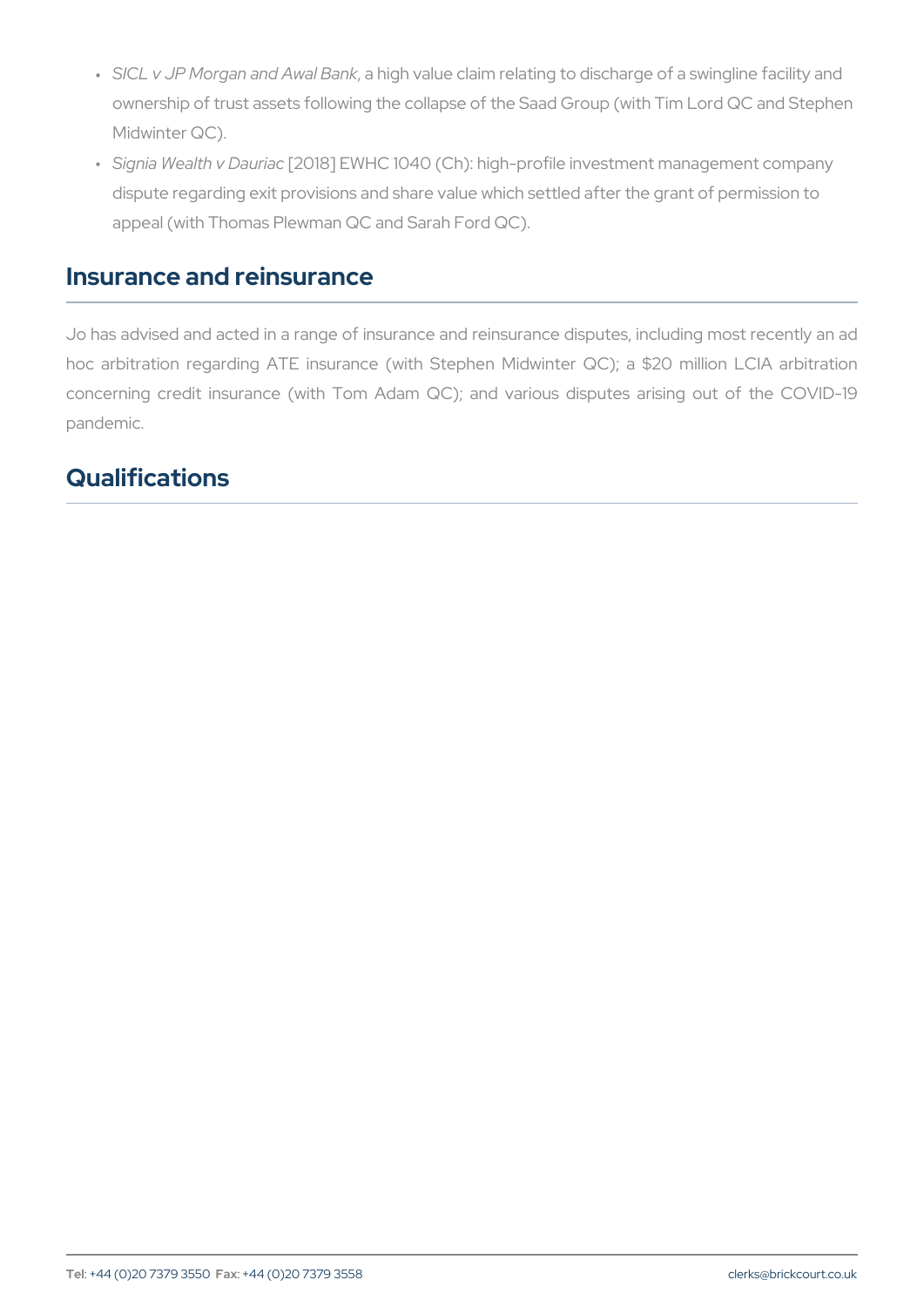| Employment                                                 |                                                                      |
|------------------------------------------------------------|----------------------------------------------------------------------|
| $2013$ - present                                           | Tenant, Brick Court Chambers                                         |
| $2012 - 2013$                                              | Pupil, Brick Court Chambers                                          |
| $2011 - 2012$                                              | Teaching Fellow in Law, University College London                    |
| $2011 - 2012$                                              | Visiting Tutor in Contract Law, King's College Londor                |
|                                                            | 2010 Summer Associate, Cravath, Swaine & Moore LLP, New York         |
|                                                            | 2009 - 2010 Supervisor in Law, University of Cambridge               |
| Professional Memberships                                   |                                                                      |
| COMBAR                                                     |                                                                      |
| Education                                                  |                                                                      |
| $2011 - 2012$                                              | BPTC, Kaplan Law School (Outstanding)                                |
| $2010 - 2011$                                              | LLM, Harvard Law School                                              |
| $2009 - 2010$                                              | LLM, University of Cambridge (Starred First, 1st in y                |
| $2006 - 2009$                                              | BA (Hons) Law, University of Cambridge (Double Firs                  |
| Scholarships and Prizes                                    |                                                                      |
|                                                            | Baron Dr Ver Heyden de Lancey Prize, Middle Temple                   |
|                                                            | Certificate of Honour, Middle Temple                                 |
|                                                            | Marina Catovsky Advocacy Scholarship, Kaplan Law School              |
|                                                            | Queen Mother Scholarship, Middle Temple                              |
|                                                            | Dean's Scholar, Harvard Law School                                   |
|                                                            | BRD Clarke Prize for Best Performance in the LLM, University of Camb |
| AHRC Studentship, University of Cambridge                  |                                                                      |
| Rebecca Flower Squire Scholarship, University of Cambridge |                                                                      |
| Rosemary Murray Scholarship, University of Cambridge       |                                                                      |